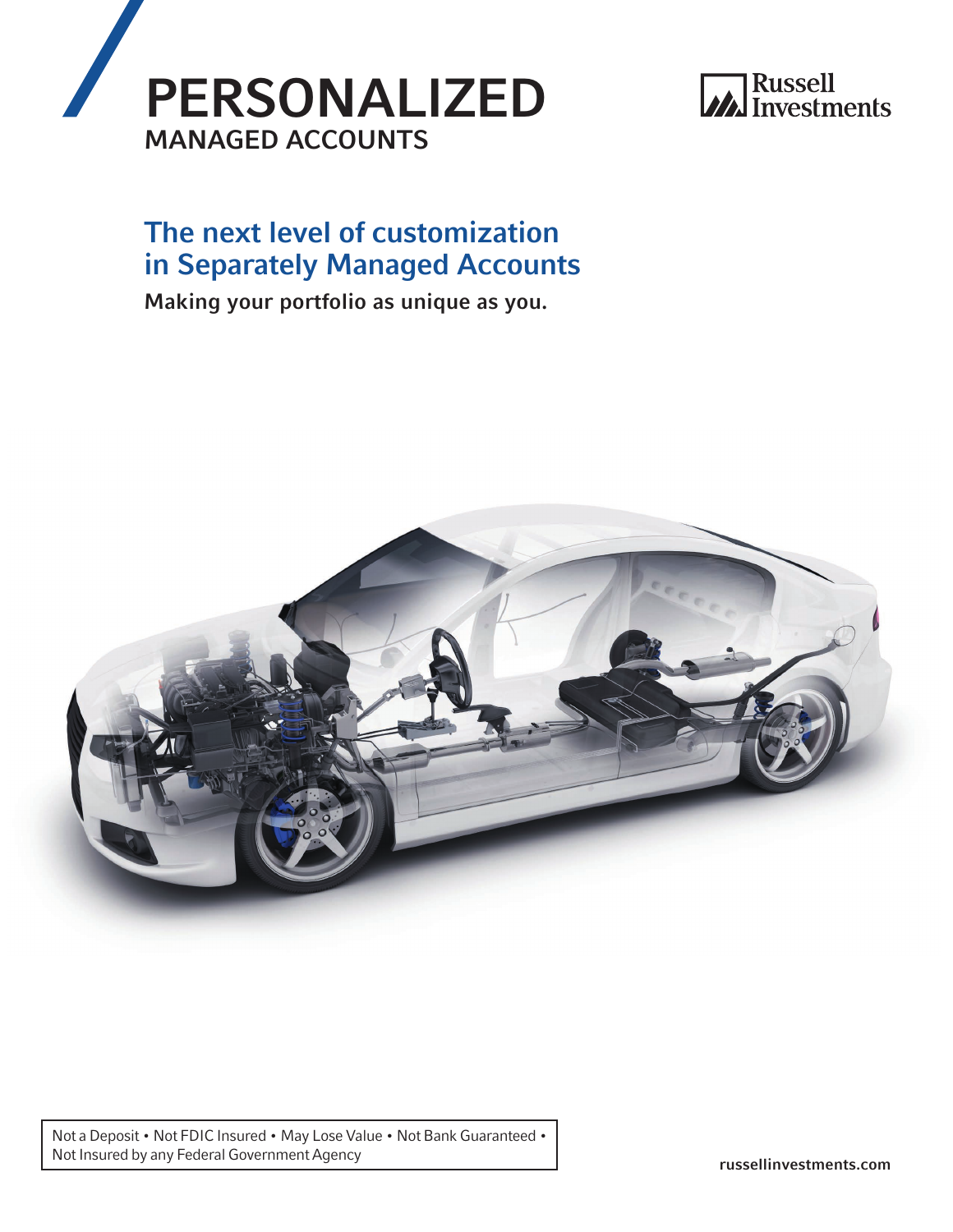Every investor's needs and preferences are unique. And as wealth grows, so do expectations and complexity—like tax management and environmental, social and governance (ESG) considerations.

That's where Personalized Managed Accounts comes in. PMA is a distinctive solution tailored to your unique and specific needs, featuring:

- Separately managed accounts
- Custom overlay services (e.g., tax management and ESG considerations)
- Personalized transition management

## Carefully crafted to suit your investment needs.

First, choose your chassis. Depending on your goals and preferences, one, or a combination of several, of our Separately Managed Accounts will form the foundation for your personalized portfolio. Then select one or multiple features to customize your portfolio to best reflect your goals, circumstances and preferences.



*Our SMA solutions draw from Russell Investments' complete toolkit of active and direct indexed strategies, along with 40+ years experience of active investing.* 

### Core Equity Solutions

#### Personalized Core Equity SMA

- Combines active management and direct indexed strategies into a single SMA
	- Personalized DI Large Cap SMA
	- Personalized Small/Mid Cap SMA
	- **n** Personalized International SMA

*The percentages represent the target allocation as of 6/1/2022 and may change in the future.*

### Options to complement your existing equity portfolio

#### Active strategies

#### Three actively managed equity SMAs

- Focused on different parts of the equity market
- Assets managed by best-inclass managers researched by Russell Investments

#### Passive strategies

#### Three direct indexed (DI) SMAs

• Provide index-like market exposure through direct stock holdings



#### Personalized DI Core Equity SMA

- Combines two direct indexed strategies into a single SMA
	- **n** Personalized DI All Cap SMA
	- **Personalized DI International SMA**

*The percentages represent the target allocation as of 6/1/2022 and may change in the future.*



| <b>SMA SOLUTION</b>               | <b>MINIMUM INVESTMENT</b> |
|-----------------------------------|---------------------------|
| Personalized Core Equity SMA      | \$500,000                 |
| Personalized DI Core Equity SMA   | \$500,000                 |
| Personalized Large Cap SMA        | \$80,000-\$100,000        |
| Personalized Small/Mid Cap SMA    | \$60,000-\$100,000        |
| Personalized International SMA    | \$60,000-\$100,000        |
| Personalized DI Large Cap SMA     | \$100,000                 |
| Personalized DI All Cap SMA       | \$250,000                 |
| Personalized DJ International SMA | \$250,000                 |
|                                   |                           |

*The minimum investment amount varies by platform.*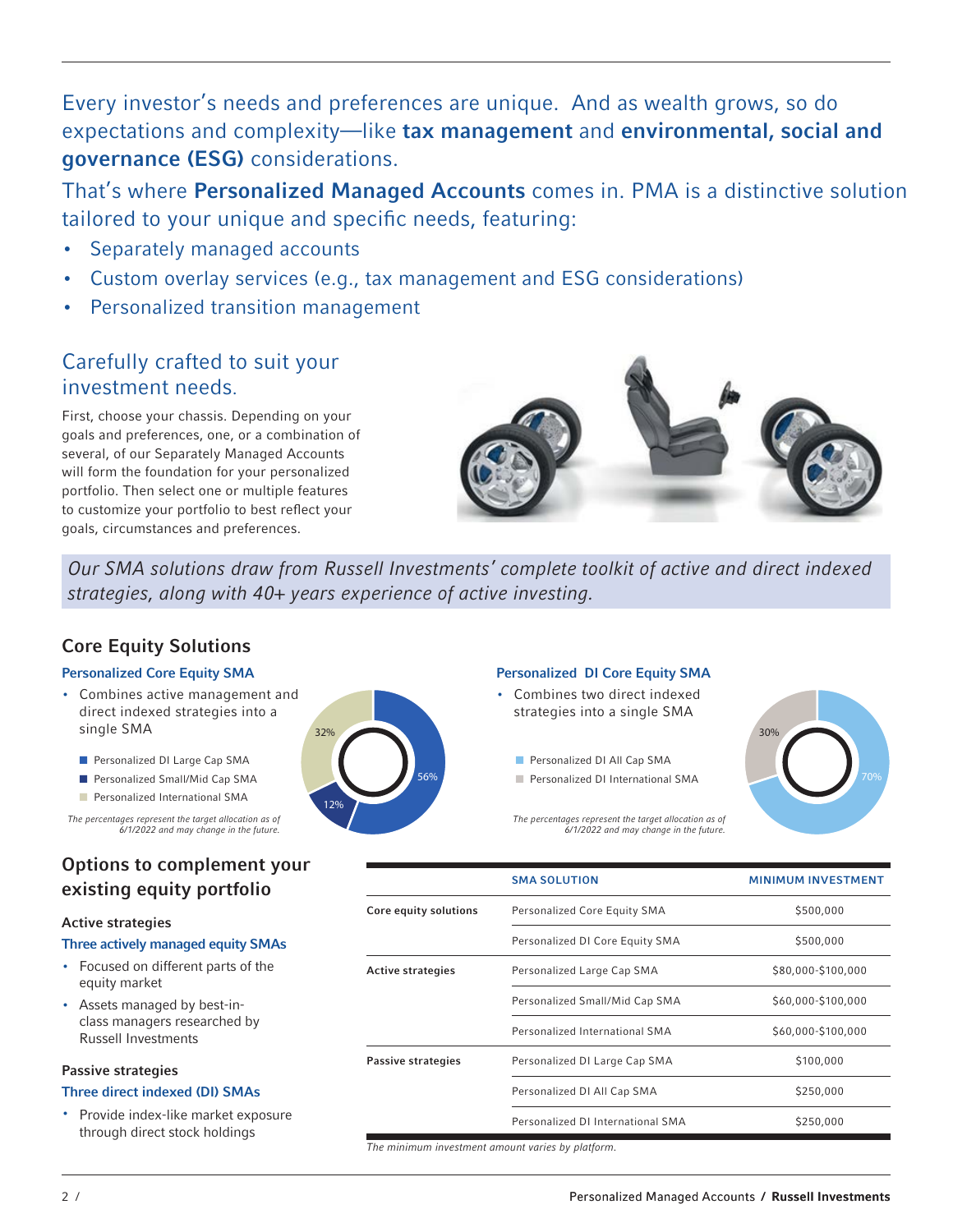### Take control with personalization…

PMA empowers you to add custom overlay and exclusion services to your Personalized Separately Managed Accounts to provide a truly active approach offering flexibility and a higher level of customization.



### Tailor to your needs:



#### Maximize your after-tax wealth

Personalized Managed Accounts gives you access to a robust toolkit of tax-managed overlay services designed to maximize after-tax wealth.



#### Develop an optimal tax-efficient transition plan

Reposition your equity portfolio with appreciated low basis shares and embedded gains tax-efficiently on a timeline, tax or capital gain budget dictated by you.



#### Align your ESG preferences and your investments

With Personalized Managed Accounts, you can restrict purchases or exclude holdings of specific stocks, industries or ESG categories in your customized portfolio.



#### Diversify a concentrated stock position

Build around a concentrated stock position with a low-cost basis that would trigger significant capital gains if you sold it.



#### Limit purchases in stocks or industries you already own

Personalized Managed Accounts allows you to limit additional ownership in restricted stock in a company to which you already have exposure.

### Equip your portfolio with our active tax-managed overlay services that provide:

Centralized **Trading** 

- **Implementation**
- Ð ⊕ 000E OО nnn

#### Year-around tax management

- Tax-loss harvesting Wash sale minimization
- 
- Tax smart turnover
- Holding period
- management



#### Dedicated team

**Investment** professionals focused on maximizing your after-tax outcome

### Transition accounts easily and efficiently:

Our transition management service develops an optimal transition plan designed to:

- Transition your current portfolio to PMA tax-efficiently and seamlessly
- Optimize your transition around the timeline, tax or capital gain budget determined by you
- Manage large embedded capital gains
- Diversify concentrated portfolio positions
- Allow for restrictions based on your individual preferences

Your Financial Professional will work with you to gather information to create your custom transition analysis report. A Tax-Budget transition approach is available for: both Personalized Core Equity solutions and the three DI SMAs.